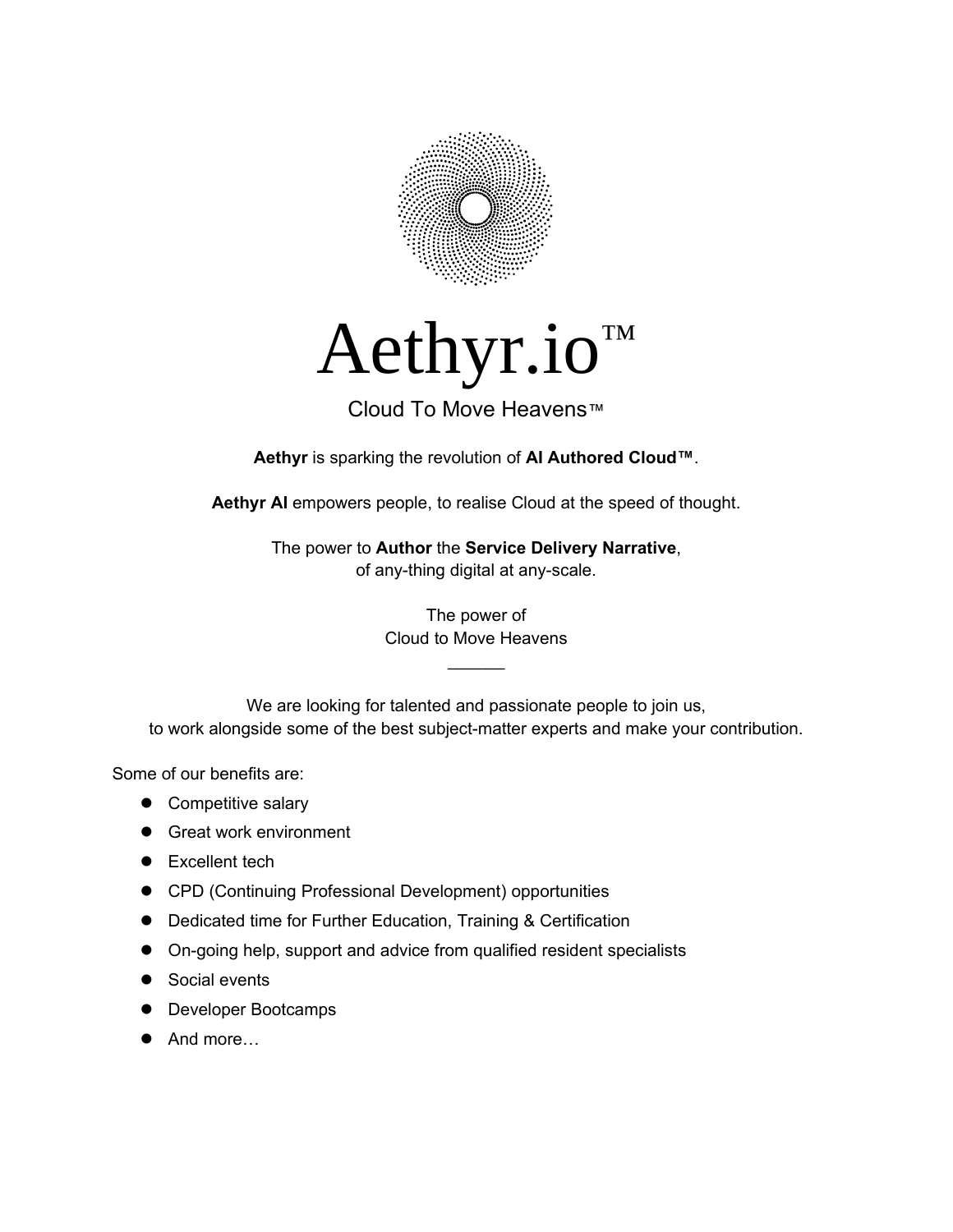### Software Engineer (SWE)

Focused on solving algorithmic challenges and developing core platform abstractions.

Minimum Qualifications:

- Bachelors Degree of Science (Computers Science, Mathematics or Engineering)
- First Certificate in English (Ideally Cambridge or Michigan)

Preferably you should have working knowledge of *two* of the following:

- At least **one** high level language (Java, C++ or Rust)
- Data Structures (Lists, Trees, Graphs)
- Compiler Toolchains (LLVM/Clang, GCC)
- Git & CI/CD Tooling

# User Experience Engineer (UXE)

Focused on designing, developing and optimising the frontend User Experience.

Minimum Qualifications:

- Degree or Diploma
- First Certificate in English (Ideally Cambridge or Michigan)

Preferably you should have working knowledge of *two* of the following:

- Web Technologies (HTML, CSS, JavaScript)
- *One* scripting language (Python, JavaScript or TypeScript)
- Vector Art Design with InkScape or Illustrator
- 3D Rendering or Scene-graphing (QT Designer, QML)

#### Production Engineer (PE)

Focused on guiding, mentoring and enabling teams to deliver Service.

Minimum Qualifications:

- Bachelors Degree of Science (Computers Science, Mathematics or Engineering)
- First Certificate in English (Ideally Cambridge or Michigan)

Preferably you should have working knowledge of *three* of the following:

- *One* Configuration Management Language (Ansible, Chef or Puppet)
- *One* system scripting language (Python, Perl or Bash)
- Linux Operating System Internals
- **TCP/IP Networking**
- Public Cloud (AWS, GCP or Azure)
- Containers & Orchestration (Docker, Kubernetes)
- Git & CI/CD Tooling